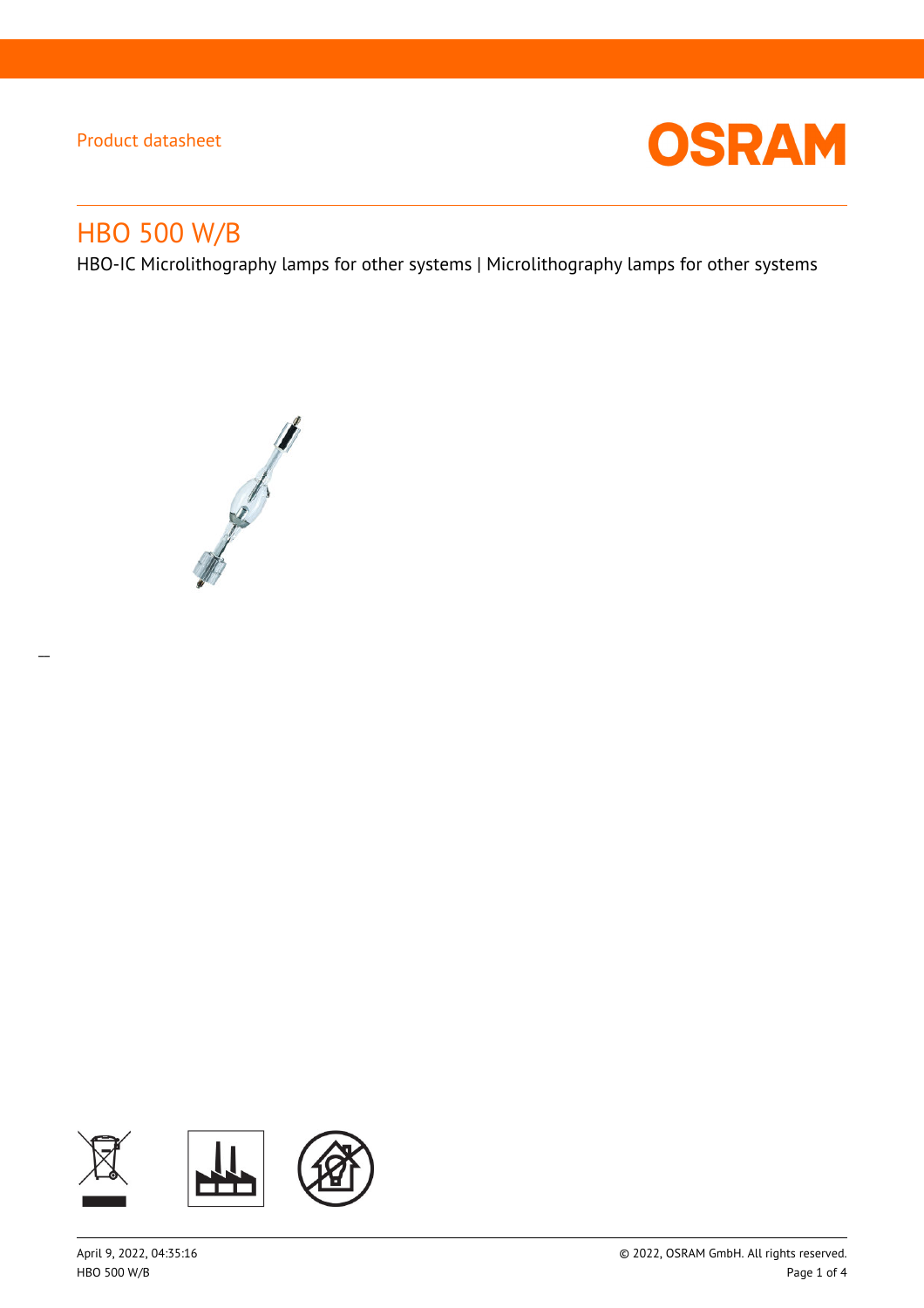### Technical data

## **Electrical data**

| Nominal voltage        | 48.5 V   |
|------------------------|----------|
| <b>Nominal current</b> | 10.3A    |
| Type of current        | DC       |
| Rated wattage          | 500.00 W |
| Nominal wattage        | 500.00 W |

## **Dimensions & weight**



| <b>Diameter</b> | 29.0 mm  |
|-----------------|----------|
| Length          | 175.0 mm |

**Electrode gap cold** 3.0 mm

### **Additional product data**

| Duty cycle 12 h ON/30 min OFF<br><b>Product remark</b> |
|--------------------------------------------------------|
|--------------------------------------------------------|

## **Capabilities**

 $\overline{a}$ 

| <b>Burning position</b> | )ther |
|-------------------------|-------|

1) Anode underneath

## **Environmental information**

## **Information according Art. 33 of EU Regulation (EC) 1907/2006 (REACh)**

| Date of Declaration               | 01-04-2022                                                                                            |
|-----------------------------------|-------------------------------------------------------------------------------------------------------|
| <b>Primary Article Identifier</b> | 4050300275819                                                                                         |
| Candidate List Substance 1        | Lead                                                                                                  |
| CAS No. of substance 1            | 7439-92-1                                                                                             |
| <b>Safe Use Instruction</b>       | The identification of the Candidate List substance is<br>sufficient to allow safe use of the article. |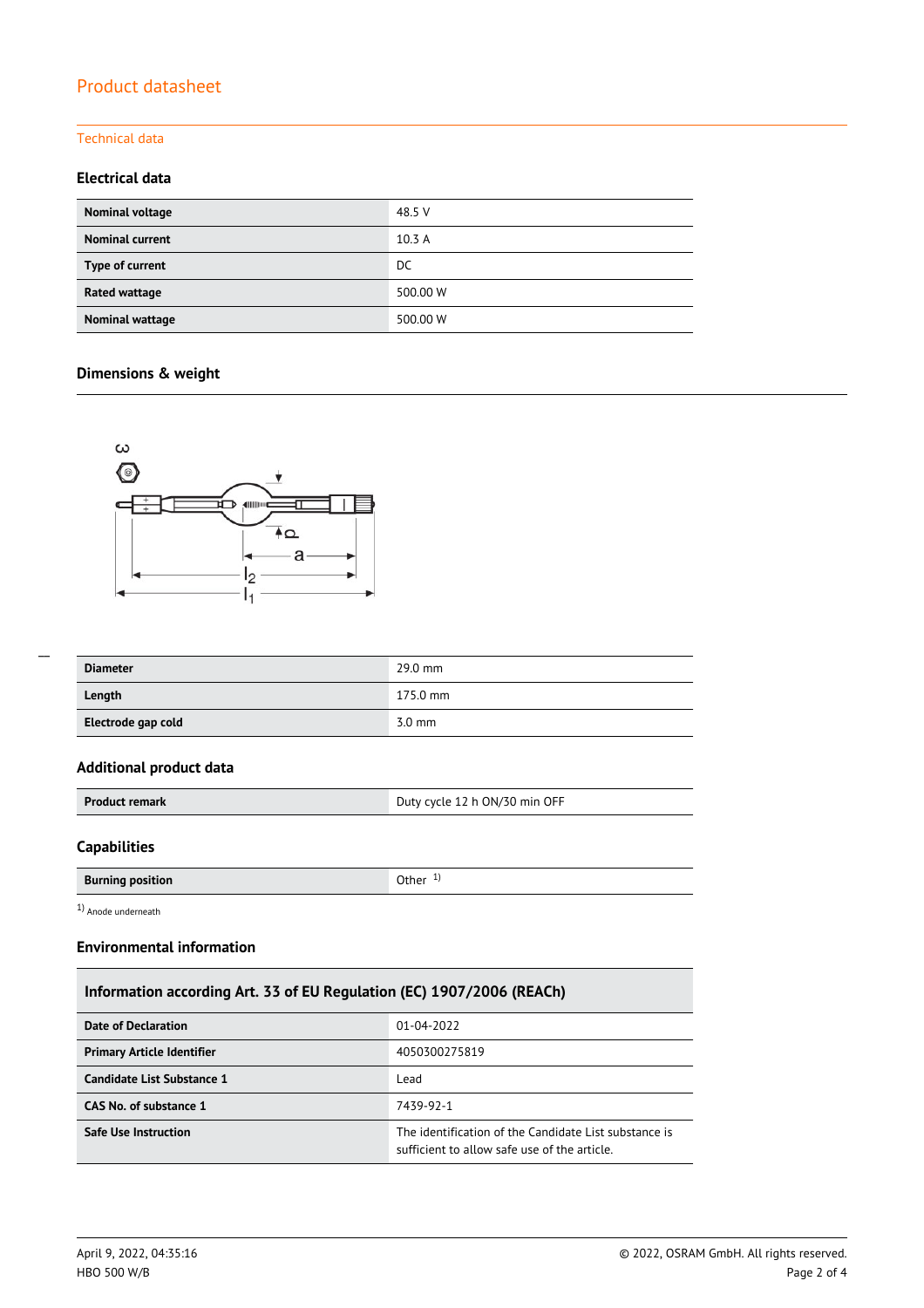**Declaration No. in SCIP database** 5F991F9F-8F20-4D97-8224-80639EE6776F